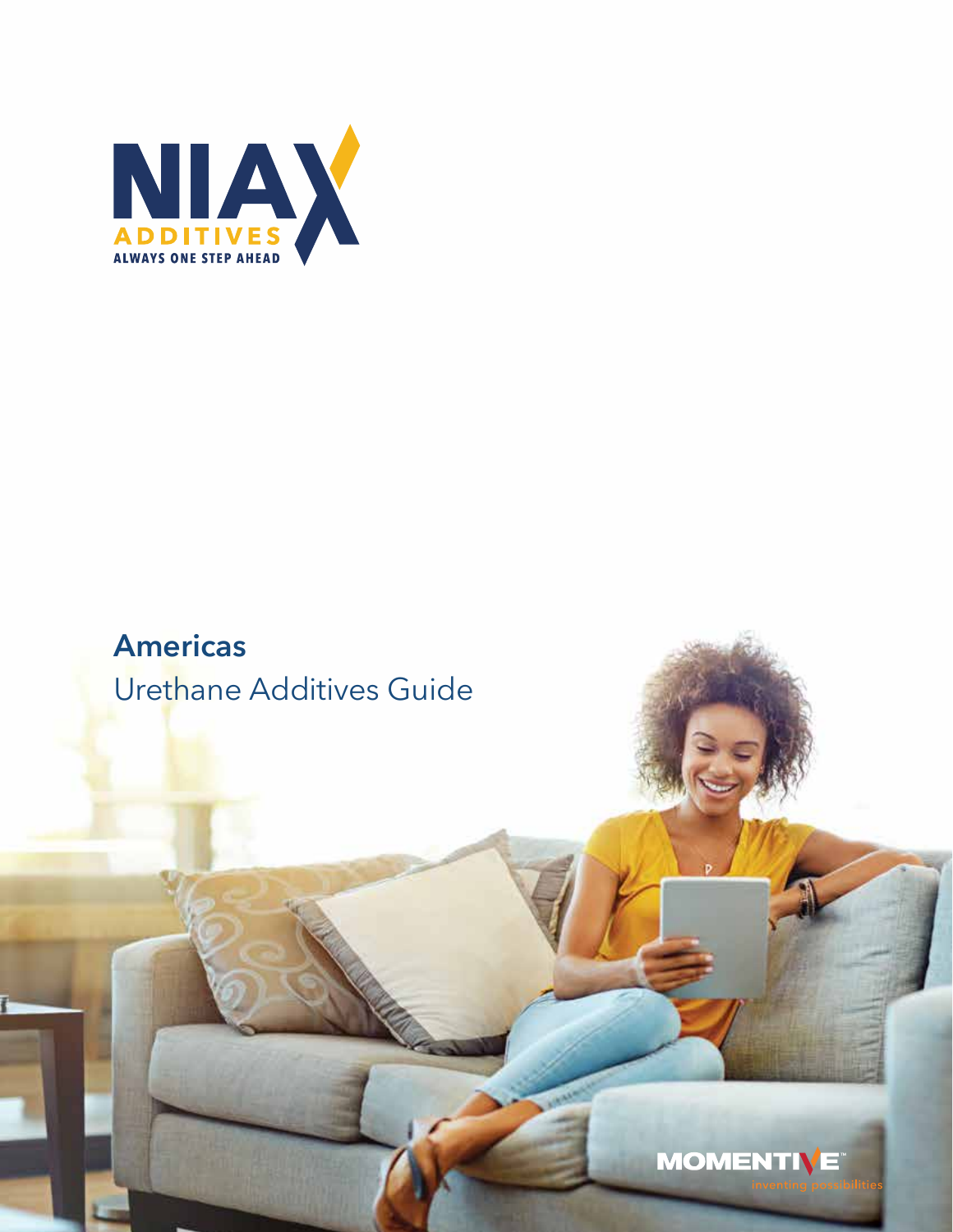# **A Leader in Urethane Additives**

Momentive Performance Materials offers one of the most trusted and diverse urethane additive (UA) product lines in the industry, ranging from a broad array of silicone stabilizers to a full portfolio of amine and metal based catalysts to a selection of organic-based property modifiers.

Developed in 1962, Niax\* brand additives are essential ingredients in polyurethane foam used to meet customers' specialized processing and performance needs globally. Niax grades include a comprehensive line of silicones, catalysts and process modifiers for polyurethane foam production. Momentive also offers Geolite\* modifiers to help flexible slabstock foam producers broaden their offering of foam grades.

Momentive is a pioneer in the polyurethanes market and continues to serve customers with leading innovations, creative solutions and excellent application expertise.



\*Niax and Geolite are trademarks of Momentive Performance Materials Inc.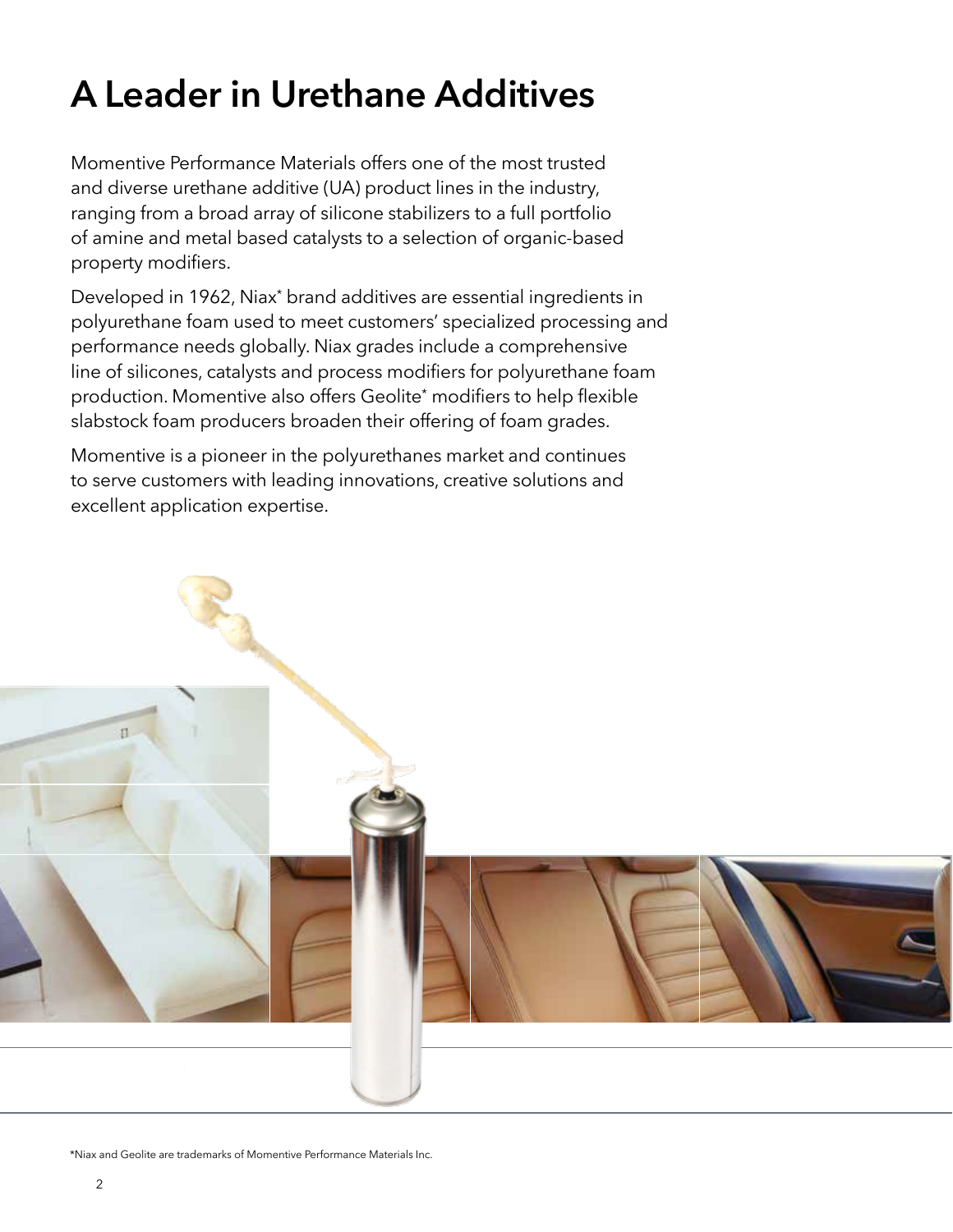### Flexible Slabstock Foam - Surfactants

|                       |                                                               |                 |            |                      |                            |             |                |                 |                 |             |                |              |           |                    |           | Niax* Silicones                                                                                                   |  |  |  |  |  |  |  |
|-----------------------|---------------------------------------------------------------|-----------------|------------|----------------------|----------------------------|-------------|----------------|-----------------|-----------------|-------------|----------------|--------------|-----------|--------------------|-----------|-------------------------------------------------------------------------------------------------------------------|--|--|--|--|--|--|--|
|                       | High Resilience<br>Conventional<br>Polyester<br>Visco-Elastic |                 |            |                      |                            |             |                |                 |                 |             |                |              |           |                    |           |                                                                                                                   |  |  |  |  |  |  |  |
|                       |                                                               |                 |            |                      |                            |             |                |                 |                 |             |                |              |           |                    |           |                                                                                                                   |  |  |  |  |  |  |  |
|                       |                                                               |                 |            |                      |                            |             |                |                 |                 |             |                |              |           |                    |           |                                                                                                                   |  |  |  |  |  |  |  |
|                       |                                                               |                 |            |                      |                            |             |                |                 |                 |             |                |              |           |                    |           |                                                                                                                   |  |  |  |  |  |  |  |
|                       |                                                               |                 |            |                      |                            |             |                |                 |                 |             |                |              |           |                    |           |                                                                                                                   |  |  |  |  |  |  |  |
|                       |                                                               |                 |            |                      |                            |             |                |                 |                 |             |                |              |           |                    |           |                                                                                                                   |  |  |  |  |  |  |  |
|                       | Low VOC Emissions                                             | Wide Processing | Efficiency | Hydrolytic Stability | CO <sub>2</sub> Blown Foam | FR Property | $\overline{R}$ | General Purpose | General Purpose | FR Property | Cell Structure | Cell Opening | Pneumatic | $\bar{\mathsf{R}}$ | 즡         |                                                                                                                   |  |  |  |  |  |  |  |
| <b>Niax Silicones</b> |                                                               |                 |            |                      |                            |             |                |                 |                 |             |                |              |           |                    |           | <b>Product Description</b>                                                                                        |  |  |  |  |  |  |  |
| $L-540$               |                                                               |                 | М          | $\bullet$            | ٠                          |             |                |                 |                 |             |                |              |           |                    |           | General purpose, non-FR silicone surfactant                                                                       |  |  |  |  |  |  |  |
| $L-580$               |                                                               |                 | M          | $\bullet$            | $\bullet$                  |             |                |                 |                 |             |                |              |           |                    |           | General purpose non-FR silicone surfactant                                                                        |  |  |  |  |  |  |  |
| L-594Plus             |                                                               |                 | M          |                      | ٠                          |             |                |                 |                 |             |                |              |           |                    |           | Medium potency silicone for improved skin                                                                         |  |  |  |  |  |  |  |
| $L-595$               |                                                               | $\bullet$       | н          |                      | $\bullet$                  |             |                |                 |                 |             |                |              |           |                    |           | High efficiency silicone surfactant for improved foam yield                                                       |  |  |  |  |  |  |  |
| L-895LV               | ٠                                                             | $\bullet$       | н          |                      | ٠                          |             |                |                 |                 |             |                |              |           |                    |           | Lower emission, lower viscosity, high efficiency silicone surfactant for improved foam yield                      |  |  |  |  |  |  |  |
| $L-618$               |                                                               |                 | M          |                      |                            | $\bullet$   |                |                 |                 |             |                | $\bullet$    |           | $\bullet$          | $\bullet$ | General purpose FR silicone surfactant                                                                            |  |  |  |  |  |  |  |
| $L-620$               |                                                               | $\bullet$       | н          |                      |                            | ٠           |                |                 |                 |             |                |              |           |                    |           | High efficiency silicone surfactant with broad processing latitude                                                |  |  |  |  |  |  |  |
| L-635                 |                                                               | $\bullet$       | н          |                      | $\bullet$                  | $\bullet$   |                |                 |                 |             |                |              |           |                    |           | High efficiency broad processing latitude FR silicone surfactant for $CO2$ foam                                   |  |  |  |  |  |  |  |
| $L-650$               |                                                               | $\bullet$       | M          |                      | ٠                          | ٠           |                |                 |                 |             |                |              |           |                    |           | Medium efficiency FR silicone surfactant, requiring least amount of flame retardant                               |  |  |  |  |  |  |  |
| $L-655$               |                                                               | $\bullet$       | M          |                      | $\bullet$                  | $\bullet$   |                |                 |                 |             |                |              |           |                    |           | Medium efficiency, fine cell FR silicone surfactant, requiring least amount of flame retardant                    |  |  |  |  |  |  |  |
| L-670                 |                                                               | $\bullet$       | M          |                      | ٠                          | ٠           |                |                 |                 |             |                |              |           |                    |           | Silicone surfactant for foams made with natural oil-based polyols                                                 |  |  |  |  |  |  |  |
| $L-818$               | $\bullet$                                                     |                 | M          |                      |                            | $\bullet$   |                |                 |                 |             |                |              |           | $\bullet$          | $\bullet$ | Lower emission, general purpose FR silicone with wide processing latitude                                         |  |  |  |  |  |  |  |
| $L-820$               | ٠                                                             | $\bullet$       | н          |                      |                            | $\bullet$   |                |                 |                 |             |                |              |           |                    |           | Lower emission, wide processing latitude, high efficiency, FR surfactant                                          |  |  |  |  |  |  |  |
| L-850                 | $\bullet$                                                     | $\bullet$       | M          |                      | $\bullet$                  | $\bullet$   |                |                 |                 |             |                |              |           |                    |           | Lower emission, medium efficiency, FR silicone surfactant requiring least amount of flame retardant               |  |  |  |  |  |  |  |
|                       | ٠                                                             | $\bullet$       |            |                      | $\bullet$                  | $\bullet$   |                |                 |                 |             |                |              |           |                    |           | Lower emission, medium efficiency, fine cell, FR silicone surfactant requiring least amount                       |  |  |  |  |  |  |  |
| L-855                 |                                                               |                 | M          |                      |                            |             |                |                 |                 |             |                |              |           |                    |           | of flame retardant                                                                                                |  |  |  |  |  |  |  |
| L-858                 | ٠                                                             | ٠               | L          |                      | $\bullet$                  |             |                |                 |                 |             |                |              |           |                    |           | Lower emission, low potency, wide processing latitude surfactant                                                  |  |  |  |  |  |  |  |
| L-895                 | $\bullet$                                                     | $\bullet$       | H          |                      | $\bullet$                  |             |                |                 |                 |             |                |              |           |                    |           | Lower emission, high efficiency, silicone surfactant for improved foam yield                                      |  |  |  |  |  |  |  |
| Y-10954               |                                                               | $\bullet$       | н          |                      |                            | $\bullet$   |                |                 |                 |             |                |              |           |                    |           | High efficiency silicone surfactant with broad processing latitude, recommended for use<br>with $CO2$ polyols     |  |  |  |  |  |  |  |
| U-2000                |                                                               |                 |            |                      |                            |             |                | $\bullet$       |                 |             |                |              |           |                    |           | General purpose HR surfactant, wide processing                                                                    |  |  |  |  |  |  |  |
| L-2100                |                                                               |                 |            |                      |                            |             |                | $\bullet$       |                 |             |                |              |           |                    |           | General purpose, HR surfactant, wide processing                                                                   |  |  |  |  |  |  |  |
| L-3684                | $\bullet$                                                     |                 |            |                      |                            |             |                | $\bullet$       |                 |             |                |              |           |                    |           | Lower emission, general purpose HR silicone surfactant                                                            |  |  |  |  |  |  |  |
| L-3685                | $\bullet$                                                     |                 |            |                      |                            |             |                | $\bullet$       |                 |             |                |              |           |                    |           | Lower emission, general purpose HR surfactant. wide processing                                                    |  |  |  |  |  |  |  |
| $L-500$               |                                                               |                 |            |                      |                            |             |                | $\bullet$       |                 |             |                |              |           |                    |           | Co-surfactant for improved cold flow in HR foams                                                                  |  |  |  |  |  |  |  |
| SE-232                |                                                               |                 |            |                      |                            |             |                |                 | $\bullet$       |             | R              |              |           |                    |           | Universal ester silicone surfactant                                                                               |  |  |  |  |  |  |  |
| L-530                 |                                                               |                 |            |                      |                            |             |                |                 | $\bullet$       |             | F              |              |           |                    |           | Universal ester silicone surfactant                                                                               |  |  |  |  |  |  |  |
| L-537XF               |                                                               |                 |            |                      |                            |             |                |                 |                 |             | F              | $\bullet$    |           |                    |           | Fine cell silicone surfactant for polyester foam                                                                  |  |  |  |  |  |  |  |
| L-553NPF              |                                                               |                 |            |                      |                            |             |                |                 | $\bullet$       |             | F              |              |           |                    |           | Ester silicone surfactant that promotes fine cells, low fogging, formulated without nonyl phenol                  |  |  |  |  |  |  |  |
| B-320NPF              |                                                               |                 |            |                      |                            |             |                |                 | $\bullet$       |             | R              |              |           |                    |           | Silicone surfactant for polyester foam, formulated without nonyl phenol                                           |  |  |  |  |  |  |  |
| <b>B-325NPF</b>       |                                                               |                 |            |                      |                            |             |                |                 | $\bullet$       |             | $\mathsf R$    |              |           |                    |           | Silicone surfactant for polyester foam, formulated without nonyl phenol                                           |  |  |  |  |  |  |  |
| <b>B-350NPF</b>       |                                                               |                 |            |                      |                            |             |                |                 | $\bullet$       |             | $\mathsf R$    |              |           |                    |           | Silicone surfactant for polyester foam, formulated without nonyl phenol                                           |  |  |  |  |  |  |  |
| ES-1058               | $\bullet$                                                     |                 |            |                      |                            |             |                |                 |                 |             |                |              |           |                    |           | Organic surfactant for medium to high density polyester foam; promotes cell opening                               |  |  |  |  |  |  |  |
| M-66-<br>82NPF        | $\bullet$                                                     |                 |            |                      |                            |             |                |                 |                 | $\bullet$   | R              |              |           |                    |           | Organic surfactant. Die-cuttable and FR ester foams of medium-to-high density,<br>formulated without nonyl phenol |  |  |  |  |  |  |  |
| $L-417$               |                                                               |                 |            |                      |                            |             |                |                 |                 |             |                |              | $\bullet$ | $\bullet$          |           | Lower emission, fine cell structure, excellent mechanical properties                                              |  |  |  |  |  |  |  |
| $L-422$               |                                                               |                 |            |                      |                            |             | $\bullet$      |                 |                 |             |                |              |           |                    |           | Lower emission, MDI, supersoft, open foam, silky feel                                                             |  |  |  |  |  |  |  |
| $L-626$               |                                                               |                 |            |                      |                            |             |                |                 |                 |             |                | $\bullet$    |           |                    |           | Cell opening silicone surfactant for visco-elastic foam                                                           |  |  |  |  |  |  |  |
| $L-629$               | $\bullet$                                                     |                 |            |                      |                            |             |                |                 |                 |             |                | $\bullet$    |           |                    |           | Lower emission specialty silicone surfactant for visco-elastic foams                                              |  |  |  |  |  |  |  |
| L-629LE               | $\bullet$                                                     |                 |            |                      |                            |             |                |                 |                 |             |                | $\bullet$    |           |                    |           | Lower emission, low viscosity specialty silicone for visco-elastic foams                                          |  |  |  |  |  |  |  |
| L-636LE               |                                                               |                 |            | $\bullet$            |                            |             |                |                 |                 |             |                |              |           |                    |           | Silicone surfactant for low air permeable polyether foam                                                          |  |  |  |  |  |  |  |
| L-645FL               |                                                               | $\bullet$       | м          |                      | ٠                          | $\bullet$   |                |                 |                 |             |                |              |           |                    |           | Medium efficiency, FR silicone surfactant for flame laminated foams for improved                                  |  |  |  |  |  |  |  |
|                       |                                                               |                 |            |                      |                            |             |                |                 |                 |             |                |              |           |                    |           | bond strength                                                                                                     |  |  |  |  |  |  |  |

\*Niax is a trademark of Momentive Performance Materials Inc. **VE** = visco-elastic foam, **VOC** = volatile organic compound, **FR** = flame retardant, **HR** = high resilience, **M** = medium, **H** = high, **L** = low, **R** = regular, **C** = coarse, **F** = fine<br>Note: Low Emission or Low VOC Emis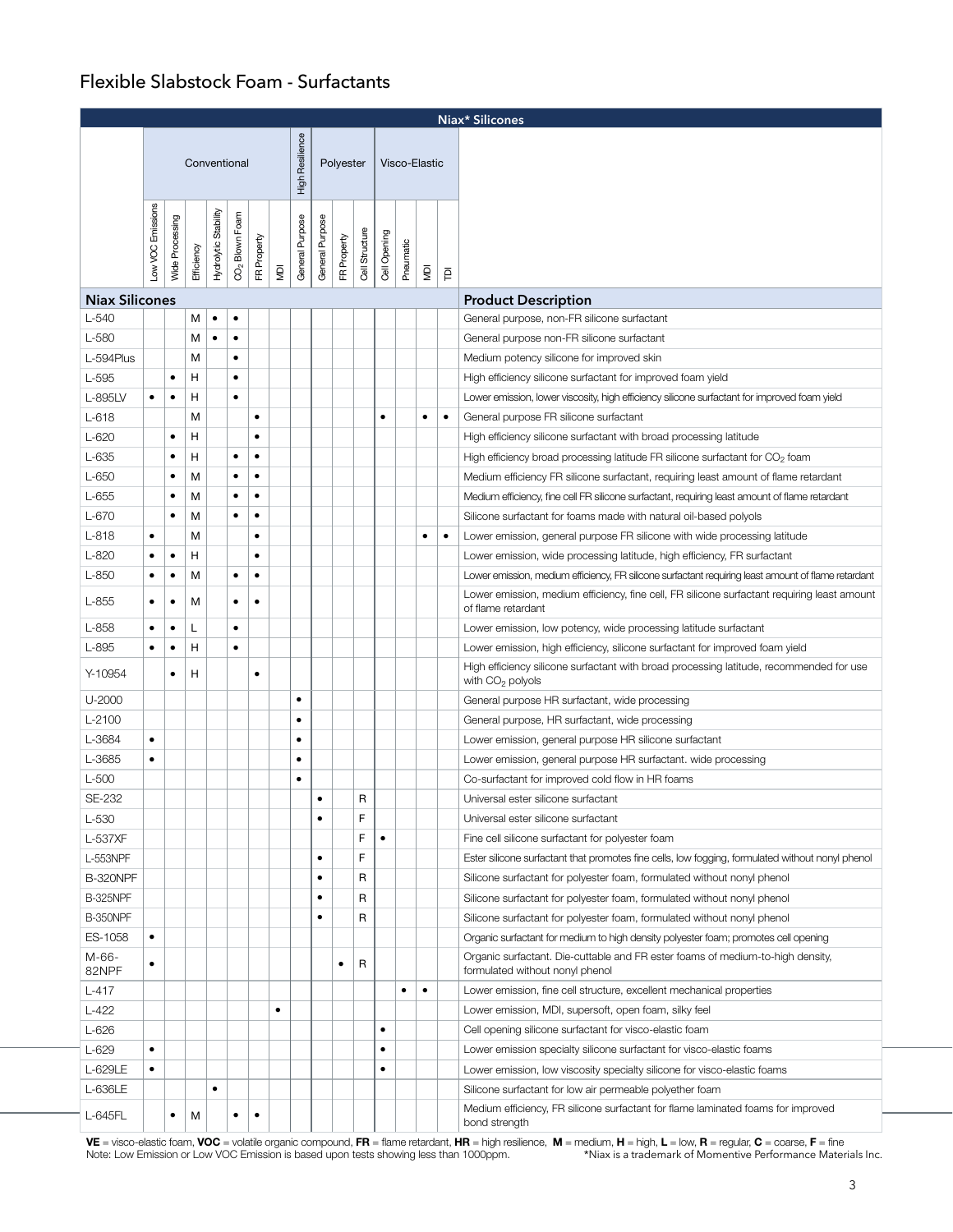### Flexible Slabstock Foam - Catalysts

|                       |           |           |                   |                             |           |          |                      |                      | Niax* Catalysts                                                    |
|-----------------------|-----------|-----------|-------------------|-----------------------------|-----------|----------|----------------------|----------------------|--------------------------------------------------------------------|
|                       |           |           | Conventional Foam |                             |           |          | High Resilience Foam |                      |                                                                    |
|                       | Blow      | Balanced  | ලි                | Emissions<br><b>OOV WOC</b> | Blow      | Balanced | ලි                   | Emissions<br>Low VOC |                                                                    |
| <b>Niax Catalysts</b> |           |           |                   |                             |           |          |                      |                      | <b>Product Description</b>                                         |
| $A-1$                 | $\bullet$ |           |                   |                             | ٠         |          |                      |                      | Standard blow catalyst                                             |
| A-107                 | $\bullet$ |           |                   |                             | $\bullet$ |          |                      |                      | Delayed action catalyst                                            |
| A-133                 | ٠         |           |                   |                             | $\bullet$ |          |                      |                      | Reduced dilution of A-1 for ease of metering                       |
| A-230                 |           | ٠         |                   |                             |           |          |                      |                      | Balanced catalyst for continuous and discontinuous foaming process |
| A-237                 |           | $\bullet$ |                   |                             |           |          |                      |                      | Balanced catalyst for continuous and discontinuous foaming process |
| $A-33$                |           |           | $\bullet$         |                             |           |          | $\bullet$            |                      | Standard gel catalyst                                              |
| $C-247$               |           |           | $\bullet$         |                             |           |          | $\bullet$            |                      | Delayed action gel catalyst                                        |
| EF-100                | ٠         | ٠         |                   |                             | ٠         |          |                      | ٠                    | Low emission, reactive blow catalyst                               |
| EF-600                |           |           | $\bullet$         |                             |           |          | $\bullet$            |                      | Low emission gel catalyst                                          |
| EF-700                | ٠         |           |                   | ٠                           |           |          |                      | $\bullet$            | Low emission blow catalyst                                         |
| EF-750                |           |           | ٠                 | $\bullet$                   |           |          | $\bullet$            | $\bullet$            | Low emission gel catalyst                                          |
| Stannous Octoate      |           |           | ٠                 |                             |           |          | ٠                    |                      | Stannous octoate                                                   |

Note: Low Emission or Low VOC Emission is based upon tests showing less than 1000ppm.

### Flexible Slabstock Foam - Processing Additives

|                                     | <b>Geolite* Modifiers and Niax Additives</b>                                                                                                   |
|-------------------------------------|------------------------------------------------------------------------------------------------------------------------------------------------|
| <b>Geolite Modifiers</b>            | <b>Product Description</b>                                                                                                                     |
| GM-206                              | Chemical stabilizer for low index foam                                                                                                         |
| GM-210                              | Chemical stabilizer for low index foam with enhanced softening                                                                                 |
| GM-91                               | Processing aid additive, can promote the production of quality foam with critical formulations, reduce<br>properties gradients                 |
| Niax Additive                       | <b>Product Description</b>                                                                                                                     |
| DP-1022                             | Processing aid additive, can improve mechanical properties in filled foams and high resilience foams                                           |
| <b>Niax Other Additives</b>         | <b>Product Description</b>                                                                                                                     |
| Color Stabilizer CS-15              | Antioxidant for low density polyether foam                                                                                                     |
| Color Stabilizer CS-16              | Antioxidant for polyether foam with improved UV yellowing properties                                                                           |
| Color Stabilizer CS-22LF            | Low emission antioxidant with no added phenol; can improve light stability and enhance flame<br>lamination properties                          |
| Flame Lamination Additive FLE-200LF | Latest generation flame lamination additive; no added phenol                                                                                   |
| Flame Lamination Additive FLE-500LF | Low emission additive with no added phenol; for flame lamination with thermal discoloration<br>protection, and offering improved bond strength |
| Antistat AT-35                      | Antistatic additive for conventional flexible foam                                                                                             |
| Black 450HP                         | Color for polyester and polyether foam                                                                                                         |
| <b>DCF</b>                          | Additive for improved clickability and foam recovery after compression in polyester foam                                                       |
| <b>FRT</b>                          | Flame retardant for polyurethane slabstock foam                                                                                                |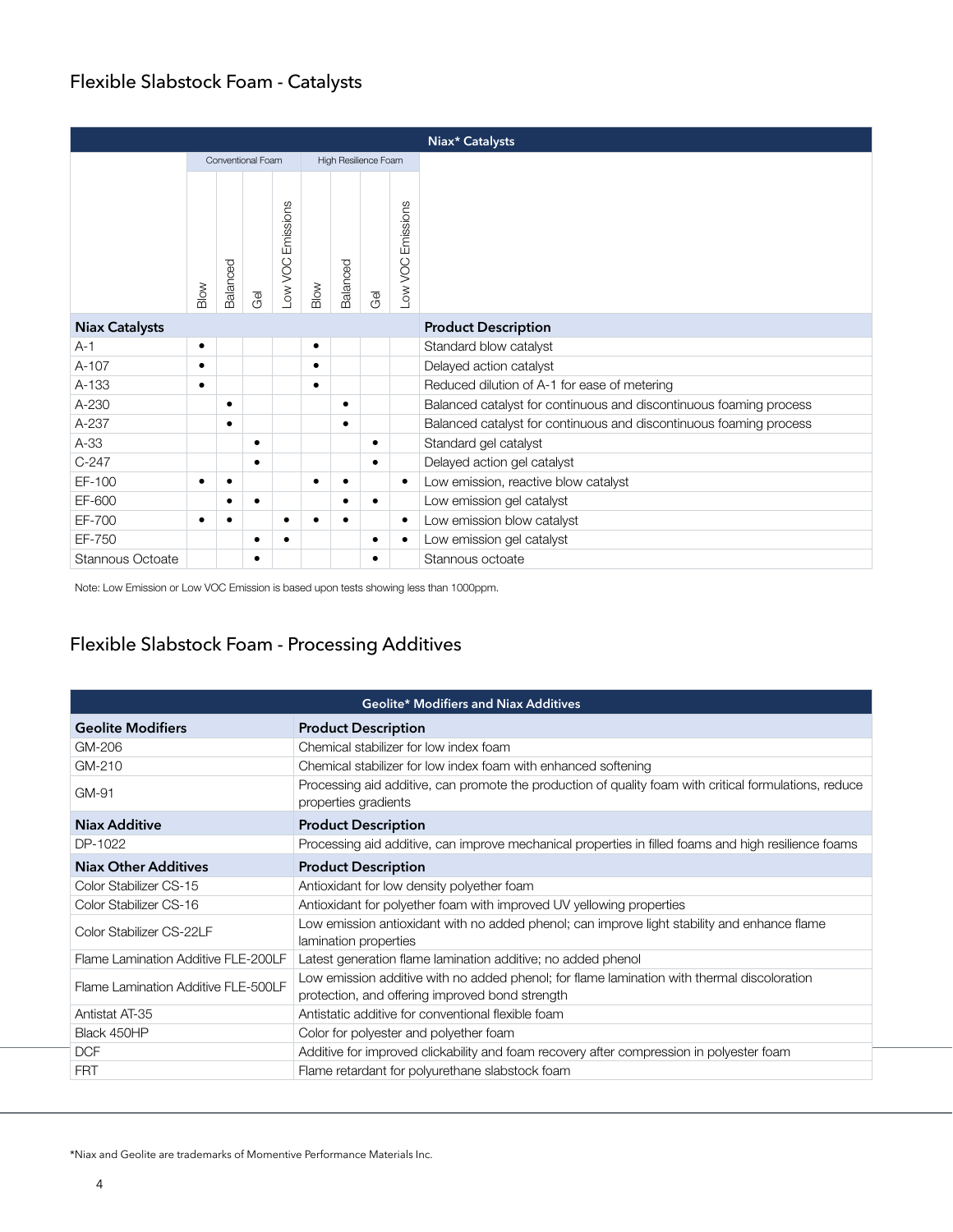#### Molded Foam - Surfactants

|                       |                   |           |           |           |           | Niax* Silicones                                                                       |
|-----------------------|-------------------|-----------|-----------|-----------|-----------|---------------------------------------------------------------------------------------|
|                       | -ow VOC Emissions | HR TDI    | HR TM     | HR MT     | HR MDI    |                                                                                       |
| <b>Niax Silicones</b> |                   |           |           |           |           | <b>Product Description</b>                                                            |
| L-3001                |                   |           |           | $\bullet$ | $\bullet$ | High cell opening silicone surfactant                                                 |
| $L - 3111$            |                   |           |           |           | $\bullet$ | High cell opening silicone surfactant                                                 |
| $L - 3415$            | $\bullet$         |           |           | $\bullet$ | $\bullet$ | High cell opening silicone surfactant; low VOC emissions                              |
| L-3002                |                   |           |           | $\bullet$ | $\bullet$ | Medium cell opening silicone surfactant                                               |
| L-3222                |                   |           |           |           | $\bullet$ | Medium cell opening silicone surfactant                                               |
| $L - 3416$            | ٠                 |           |           |           | $\bullet$ | Medium cell opening silicone surfactant; low VOC emissions                            |
| L-3417                | ٠                 |           |           | $\bullet$ | $\bullet$ | Stabilizing silicone surfactant; low VOC emissions                                    |
| L-3639                | $\bullet$         |           |           |           | $\bullet$ | Very low emission silicone surfactant for MDI foams                                   |
| L-3425                | ٠                 |           |           | $\bullet$ | $\bullet$ | Very low emission silicone surfactant for high density MDI foams                      |
| Y-10366J              |                   | $\bullet$ | $\bullet$ |           |           | High efficiency balanced silicone surfactant                                          |
| L-3620                | ٠                 |           | $\bullet$ |           |           | Low potency, low fogging silicone surfactant for TM20 technology                      |
| L-3640                |                   | $\bullet$ | ٠         |           |           | High efficiency, low fogging silicone surfactant for TM20 technology                  |
| L-3170                |                   | $\bullet$ |           |           |           | High efficiency balanced silicone surfactant                                          |
| L-3190                | $\bullet$         | $\bullet$ | $\bullet$ |           |           | Low emission, high efficiency balanced silicone surfactant for TDI and TDI/MDI blends |
| L-3360                |                   | $\bullet$ | $\bullet$ |           |           | High efficiency balanced silicone surfactant                                          |
| L-3555                | $\bullet$         | $\bullet$ |           |           |           | High stability silicone surfactant; low VOC emissions                                 |
| L-3556S               | $\bullet$         | $\bullet$ | $\bullet$ |           |           | Very low emission silicone surfactant for TDI and TDI/MDI blends                      |
| L-3558                | $\bullet$         |           | $\bullet$ |           |           | Low emission, cell regulating silicone for TDI and TDI/MDI blends                     |
| L-3167                |                   | $\bullet$ | ٠         |           |           | Cell regulator; co-silicone surfactant for TDI                                        |
| L-5309J               |                   | $\bullet$ |           |           |           | High efficiency balanced silicone                                                     |

TDI = toluene diisocyanate, MDI = methylene diphenyl diisocyanate, HR = High resilience, TM20 = 80% TDI + 20% MDI system, TM = blend of TDI and MDI (TDI>50%) and MT = blend of MDI and TDI (MDI>50%)

#### **Relative Performance of Niax\* Silicone Surfactants in Molded Foams**

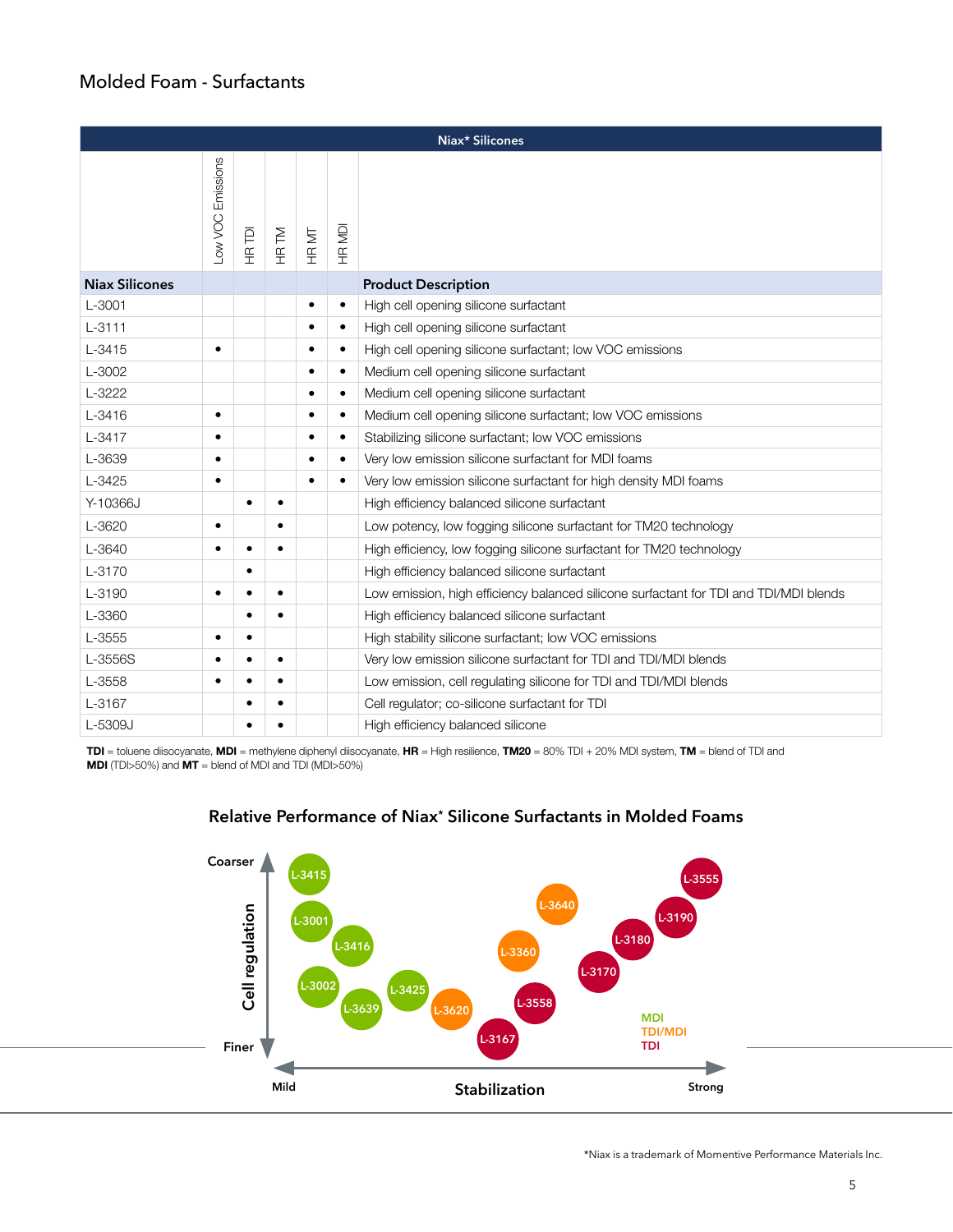### Molded Foam - Catalysts

|                       |                            |                                |                       | Niax* Catalysts                                                                            |
|-----------------------|----------------------------|--------------------------------|-----------------------|--------------------------------------------------------------------------------------------|
|                       | <b>3low Amine Catalyst</b> | <b>Balanced Amine Catalyst</b> | Catalyst<br>Gel Amine |                                                                                            |
| <b>Niax Catalysts</b> |                            |                                |                       | Product Description, Potential Applications and Typical Benefits                           |
| $A-1$                 | $\bullet$                  |                                |                       | Standard blow catalyst                                                                     |
| $A-107$               | $\bullet$                  |                                |                       | Delayed action blow catalyst                                                               |
| $A-400$               | $\bullet$                  |                                |                       | Delayed action load building (TDI); cell opening blow catalyst; improved flowability (MDI) |
| $A - 440$             | $\bullet$                  |                                |                       | Delayed action load building (TDI); cell opening blow catalyst; improved flowability (MDI) |
| $A - 4$               | $\bullet$                  |                                |                       | Catalyst for improved surface care                                                         |
| $C-174$               | $\bullet$                  |                                |                       | HR MDI blow catalyst                                                                       |
| $C-225$               |                            | $\bullet$                      |                       | Balanced delayed action catalyst; enhanced curing                                          |
| A-300                 |                            |                                | $\bullet$             | Delayed action gel catalyst; improved load building and cell opening                       |
| A-305                 |                            |                                | $\bullet$             | Delayed action gel catalyst; improved load building and cell opening                       |
| $A-33$                |                            |                                | ٠                     | Standard gel catalyst                                                                      |
| EF-100                | ٠                          |                                |                       | Low emission blow catalyst                                                                 |
| EF-600                |                            |                                | $\bullet$             | Low emission gel catalyst                                                                  |
| EF-602                |                            |                                | ٠                     | Low emission delayed catalyst; predominately gel                                           |
| EF-680                |                            |                                | ٠                     | Low emission gel catalyst                                                                  |





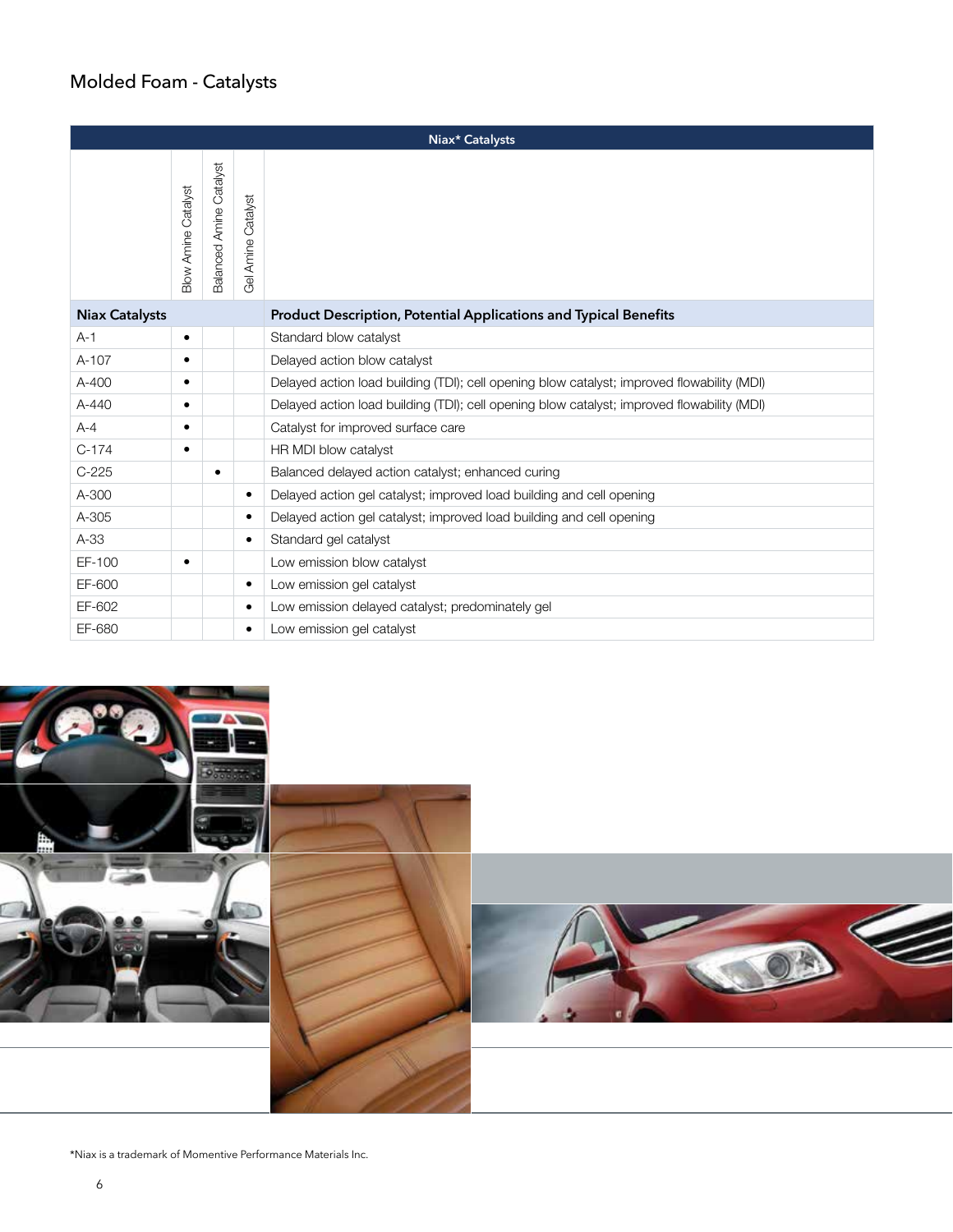### Rigid Foams - Systems

|                                    |                         |                          |                         |                                |                         |                  |                                | Niax* Silicones                                                                                                                                                                                                      |
|------------------------------------|-------------------------|--------------------------|-------------------------|--------------------------------|-------------------------|------------------|--------------------------------|----------------------------------------------------------------------------------------------------------------------------------------------------------------------------------------------------------------------|
|                                    | k-factor                | Blowing Agent Solubility | <b>HFO Shelf Life</b>   | Foam flow/density distribution | Surface Quality         | Properties<br>匠  | Dimensional Stability          | Key Performance Benefit                                                                                                                                                                                              |
| <b>PIR/PUR System Applications</b> |                         |                          |                         |                                |                         |                  |                                |                                                                                                                                                                                                                      |
| Y-16130                            |                         |                          |                         |                                |                         |                  | $\bullet\bullet$               | Low k-factor combined with excellent acid resistance and good flow, for pentane<br>and HFO/HC blowing agents                                                                                                         |
| L-6895                             | $\bullet\bullet\bullet$ |                          |                         |                                |                         |                  |                                | High polyol/blowing agent compatibility silicone for significantly reduced voids at<br>the end of flow. Excellent candidate for water heater, discontinuous panels, or<br>fast reactivity refrigeration formulations |
| L-6988                             |                         |                          |                         |                                |                         |                  | $\bullet\bullet$               | Excellent k-factor in hydrocarbon systems and excellent froth shear stability thus<br>reducing void formation near injection location                                                                                |
| L-6972                             |                         |                          |                         |                                |                         |                  | $\bullet\bullet$               | Balanced HFO surfactant that provides good k-factor, flow, and blowing<br>agent solubility                                                                                                                           |
| L-6620                             |                         | $\bullet\bullet$         |                         |                                | $\bullet\bullet$        |                  | $\bullet\bullet$               | Surfactant designed for improved k-factor in appliance formulations with CP<br>or HFO                                                                                                                                |
| L-6978                             |                         |                          |                         |                                |                         |                  |                                | Surfactant for HFO or HFO co-blown with c-pentane for improved k-factor while<br>maintaining surface quality and flow                                                                                                |
| L-6884                             |                         |                          |                         |                                |                         |                  |                                | Lower density and improved flow in sucrose based polyol systems, can improve<br>polyol/blowing agent compatibility                                                                                                   |
| L-6888                             | $\bullet\bullet\bullet$ |                          |                         |                                |                         |                  |                                | Good k-factor and fire performance, suitable for use with most blowing agents<br>including pentane, HFC's and HFO's.                                                                                                 |
| L-6915                             | $\bullet\bullet\bullet$ |                          |                         |                                |                         |                  | $\bullet\bullet$               | Highly stabilizing surfactant for slow reactivity systems                                                                                                                                                            |
| L-5440                             | $\bullet\bullet$        |                          | $\bullet$               |                                |                         |                  |                                | Improved flow and dimensional stability, excellent polyol compatibility                                                                                                                                              |
| L-6889                             | $\bullet\bullet$        |                          |                         |                                |                         |                  |                                | Very high polyol-pentane solubility for best blend stability, good flow and<br>void reduction                                                                                                                        |
| L-6642                             |                         |                          |                         |                                |                         |                  | $\bullet\bullet$               | Improves shelf life and first choice for formic acid blown formulations, good flow<br>and void reduction                                                                                                             |
| L-6900                             | $\bullet\bullet\bullet$ |                          |                         |                                |                         |                  | $\bullet\bullet$               | Industry standard for low k-factor and good flow                                                                                                                                                                     |
| L-6100                             | $\bullet$               | $\bullet\bullet\bullet$  | ٠                       | $\bullet\bullet$               | $\bullet\bullet$        |                  |                                | Can produce foams with good dimensional stability and improved fire properties,<br>good liquid flow and leveling                                                                                                     |
| L-6891                             | $\bullet\bullet\bullet$ | $\bullet\bullet\bullet$  | $\bullet\bullet\bullet$ | $\bullet\bullet\bullet$        | $\bullet\bullet\bullet$ | $\bullet\bullet$ | $\bullet\bullet$               | High polyol/pentane solubility - very low lambda value foam and voids reduction,<br>for discontinuous applications especially refrigerators                                                                          |
| L-6635                             | $\bullet\bullet$        | $\bullet$                |                         |                                |                         | ٠                | $\bullet\bullet\bullet$        | Premium grade silicone to reduce foam voids and achieve excellent surface<br>quality in metal faced panels PUR and PIR                                                                                               |
| L-6638                             | $\bullet\bullet\bullet$ | $\bullet\,\bullet$       | $\bullet\bullet\bullet$ |                                |                         | $\bullet$        | $\bullet\bullet\bullet\bullet$ | High performance void reduction silicone with improved polyol compatibility                                                                                                                                          |
| L-5420                             | $\bullet\bullet$        | $\bullet\bullet\bullet$  | $\bullet\bullet$        | $\bullet\bullet$               | $\bullet\bullet$        |                  | $\bullet\bullet\bullet$        | Improves dimensional stability and FR for spray and panels application with<br>various water/co-blown technologies                                                                                                   |
| L-6633                             | $\bullet\bullet\bullet$ | $\bullet\bullet\bullet$  | $\bullet\bullet\bullet$ | $\bullet\bullet\bullet$        |                         | $\bullet\bullet$ | $\bullet\bullet\bullet$        | Good foam stabilization, polyol compatibility, and can reduce void formation                                                                                                                                         |
| L-6630                             | $\bullet\bullet$        | $\bullet$                |                         |                                |                         | ٠                | $\bullet\bullet\bullet$        | A-side compatible surfactant with the ability to improve surface quality and flow                                                                                                                                    |
| L-5345                             | $\bullet\bullet$        | $\bullet$                | $\bullet\bullet\bullet$ |                                |                         |                  |                                | Standard general purpose A-side surfactant for enhanced mixing                                                                                                                                                       |

**NCO** = Isocyanate, **PU** = Polyurethane, **1K/OCF** = 1 Component foam, **HFC** = Hydro Fluoro Carbon, **PIR** = Polyisocyanurate,

**PUR** = Polyurethane, **APP** = Aromatic Polyester Polyols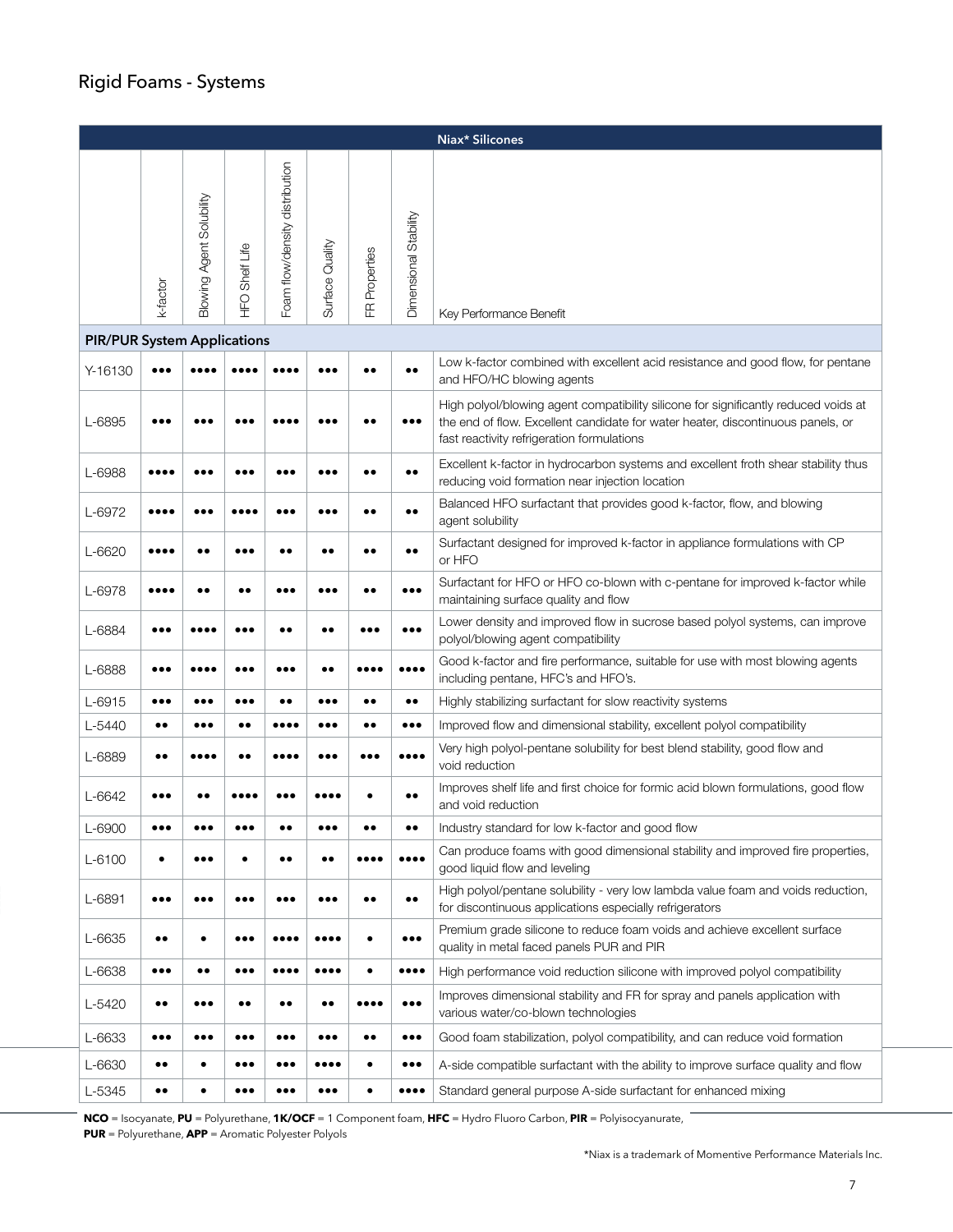### Rigid Foams - Applications

|                                    |           |                      |                                         | Niax* Silicones                    |                                      |                             |                    |                        |                                  |  |  |  |  |  |
|------------------------------------|-----------|----------------------|-----------------------------------------|------------------------------------|--------------------------------------|-----------------------------|--------------------|------------------------|----------------------------------|--|--|--|--|--|
|                                    | Appliance | Discontinuous Panels | Non-FR Rated Discontinuous Applications | FR Rated Discontinues Applications | FR Rated PUR Continuous Metal Panels | PIR Continuous Metal Panels | One Component Foam | Closed Cell Spray Foam | Isocyanate Compatible Surfactant |  |  |  |  |  |
| <b>PIR/PUR System Applications</b> |           |                      |                                         |                                    |                                      |                             |                    |                        |                                  |  |  |  |  |  |
| Y-16130                            |           |                      |                                         |                                    |                                      |                             |                    |                        |                                  |  |  |  |  |  |
| L-6895                             |           |                      |                                         |                                    |                                      |                             |                    |                        |                                  |  |  |  |  |  |
| L-6988                             |           |                      |                                         |                                    |                                      |                             |                    |                        |                                  |  |  |  |  |  |
| L-6972                             |           |                      |                                         |                                    |                                      |                             |                    |                        |                                  |  |  |  |  |  |
| L-6620                             |           |                      |                                         |                                    |                                      |                             |                    |                        |                                  |  |  |  |  |  |
| L-6978                             |           |                      |                                         |                                    |                                      |                             |                    |                        |                                  |  |  |  |  |  |
| L-6884                             |           |                      |                                         |                                    |                                      |                             |                    |                        |                                  |  |  |  |  |  |
| L-6888                             |           |                      |                                         |                                    |                                      |                             |                    |                        |                                  |  |  |  |  |  |
| L-6915                             |           |                      |                                         |                                    |                                      |                             |                    |                        |                                  |  |  |  |  |  |
| L-5440                             |           |                      |                                         |                                    |                                      |                             |                    |                        |                                  |  |  |  |  |  |
| L-6889                             |           |                      |                                         |                                    |                                      |                             |                    |                        |                                  |  |  |  |  |  |
| L-6642                             |           |                      |                                         |                                    |                                      |                             |                    |                        |                                  |  |  |  |  |  |
| L-6900                             |           |                      |                                         |                                    |                                      |                             |                    |                        |                                  |  |  |  |  |  |
| L-6100                             |           |                      |                                         |                                    |                                      |                             |                    |                        |                                  |  |  |  |  |  |
| L-6891                             |           |                      |                                         |                                    |                                      |                             |                    |                        |                                  |  |  |  |  |  |
| L-6635                             |           |                      |                                         |                                    |                                      |                             |                    |                        |                                  |  |  |  |  |  |
| L-6638                             |           |                      |                                         |                                    |                                      |                             |                    |                        |                                  |  |  |  |  |  |
| L-5420                             |           |                      |                                         |                                    |                                      |                             |                    |                        |                                  |  |  |  |  |  |
| L-6633                             |           |                      |                                         |                                    |                                      |                             |                    |                        |                                  |  |  |  |  |  |
| L-6630                             |           |                      |                                         |                                    |                                      |                             |                    |                        |                                  |  |  |  |  |  |
| L-5345                             |           |                      |                                         |                                    |                                      |                             |                    |                        |                                  |  |  |  |  |  |
|                                    |           |                      |                                         |                                    |                                      |                             |                    |                        |                                  |  |  |  |  |  |

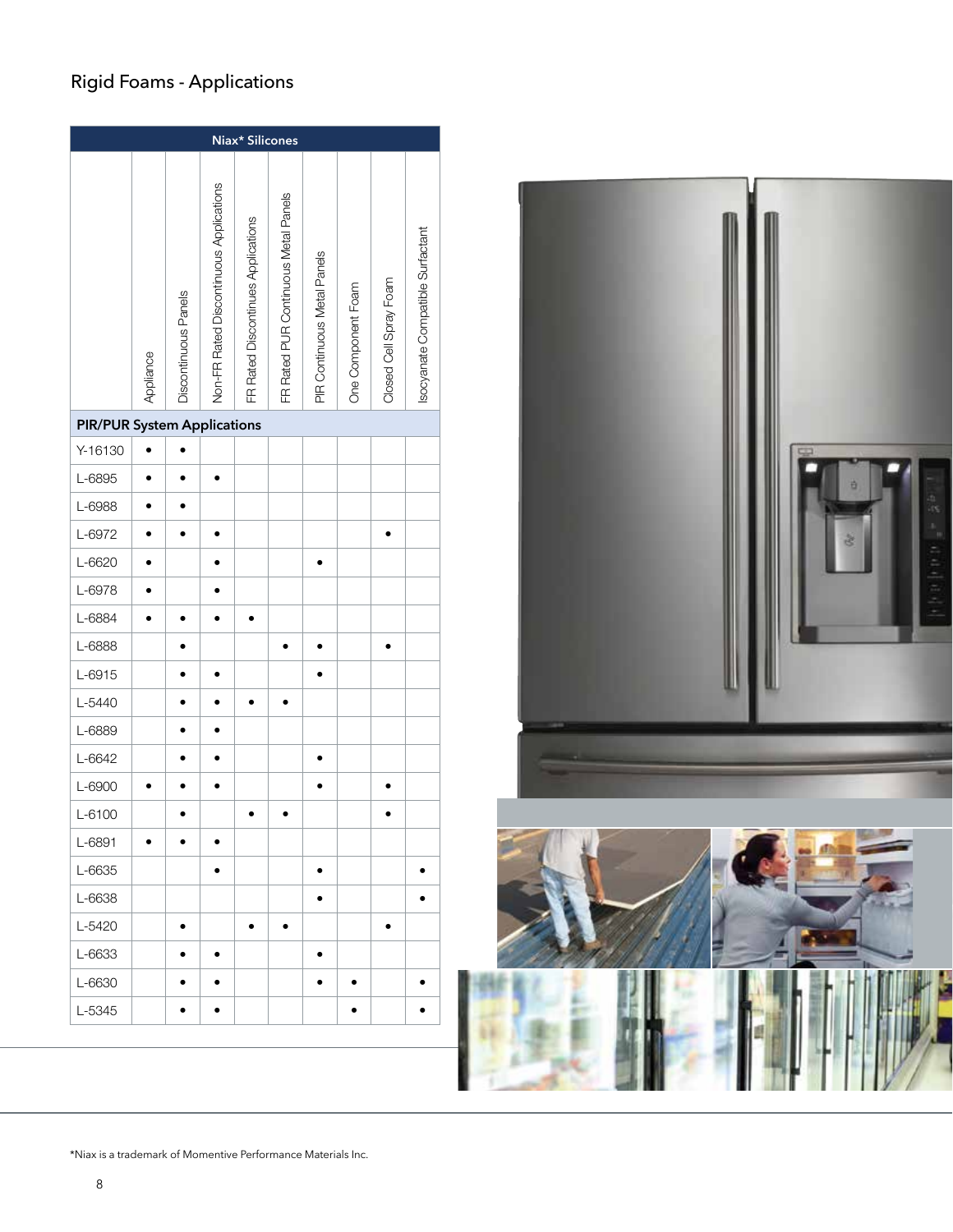### Rigid Foams - Construction

|                      |                         |                        |                  |                                       |                   |                            |                         | <b>Niax Silicones</b>                                                                                                                                           |
|----------------------|-------------------------|------------------------|------------------|---------------------------------------|-------------------|----------------------------|-------------------------|-----------------------------------------------------------------------------------------------------------------------------------------------------------------|
|                      | K-factor                | Cell Stabilization     | Cell Opening     | Properties<br>$\overline{\mathbb{E}}$ | Processing Window | Surface Quality            | Yield                   | Key Performance Benefit                                                                                                                                         |
| Open Cell Spray Foam |                         |                        |                  |                                       |                   |                            |                         |                                                                                                                                                                 |
| L-5388               |                         |                        |                  | $\bullet\bullet$                      |                   |                            |                         | Excellent foam cell structure and foam stability, may need a cell opening<br>additive. May be used at lower use levels.                                         |
| L-6189               |                         |                        |                  |                                       |                   |                            | $\bullet\bullet\bullet$ | First choice for OCX formulations, can improve formulation compatibility and<br>shelf-life                                                                      |
| L-6186               | $\bullet\bullet$        |                        |                  |                                       | $\bullet$         |                            | $\bullet\bullet$        | Excellent cell opening at medium-low density, good polyol compatibility, may<br>require co-surfactant                                                           |
| L-6188               | $\bullet\bullet$        |                        |                  |                                       | $\bullet$         |                            | $\bullet\bullet$        | Excellent cell opening at medium up to very high density, may require<br>co-surfactant, good polyol compatibility                                               |
| L-6164               | $\bullet\bullet$        |                        |                  |                                       |                   |                            |                         | Unique foam cell opener that provides very fine cell structure, may require<br>co-surfactant stabilizer. First choice in any packed foam                        |
| L-6630               |                         |                        |                  | $\bullet$                             |                   |                            | $\bullet\bullet\bullet$ | Balanced foam stabilizer for open cell foam with fine cell structure                                                                                            |
| Y-16312              | $\bullet\bullet\bullet$ |                        | $\bullet\bullet$ | $\bullet\bullet$                      |                   |                            |                         | Surfactant for improved yield and processing                                                                                                                    |
|                      | K-factor                | Pentane Emulsification | Flow/Flatness    | Compressive Strength                  | Surface Quality   | Pentane Emulsion Stability | Pentane Isomer          | Key Performance Benefit                                                                                                                                         |
| <b>PIR Flex Face</b> |                         |                        |                  |                                       |                   |                            |                         |                                                                                                                                                                 |
| $L - 5111$           |                         |                        |                  |                                       |                   |                            | C                       | Fine cells with mainly cyclo-pentane blowing agents - for PIR/PUR<br>boardstock                                                                                 |
| $L - 5112$           |                         |                        |                  |                                       |                   |                            | n/i/c                   | Improves mixing quality and emulsification of pentane up to high usage<br>level of iso-pentane, improved foam quality and yield, and reduced<br>laydown defects |
| L-5162               | $\bullet\bullet\bullet$ |                        |                  | $\bullet\bullet\bullet$               |                   | $\bullet\,\bullet$         | n/i                     | Broad processing window silicone with good compatibility and flow in PIR<br>formulations                                                                        |
| L-5466               | $\bullet\bullet\bullet$ |                        |                  |                                       |                   | $\bullet\bullet\bullet$    | n/i/c                   | Strong nucleation and stabilization can reduce surface voids when using<br>gas-tight facings, helps compatibility with APP's                                    |
| L-5140               |                         |                        |                  | $\bullet\bullet$                      |                   |                            | n/i                     | Strong emulsification power, for n- and iso-pentane, can significantly<br>improve compatibility with APP's                                                      |
| Y-16321              |                         |                        | $\bullet\bullet$ | $\bullet$                             | $\bullet\bullet$  |                            | n/i/c                   | Provides excellent k-factor with all pentane isomers                                                                                                            |
| L-5120               |                         |                        |                  |                                       |                   |                            | n/i                     | Provides excellent emulsification with pentane blowing agent, excellent<br>compatibility with APP's                                                             |

**c** = cyclo-pentane, **i** = iso-pentane, **n** = n-pentane

Note: PIR = Polyisocyanurate, OCX = ICC-ES AC 377 Appendix X Spray Foam Formulations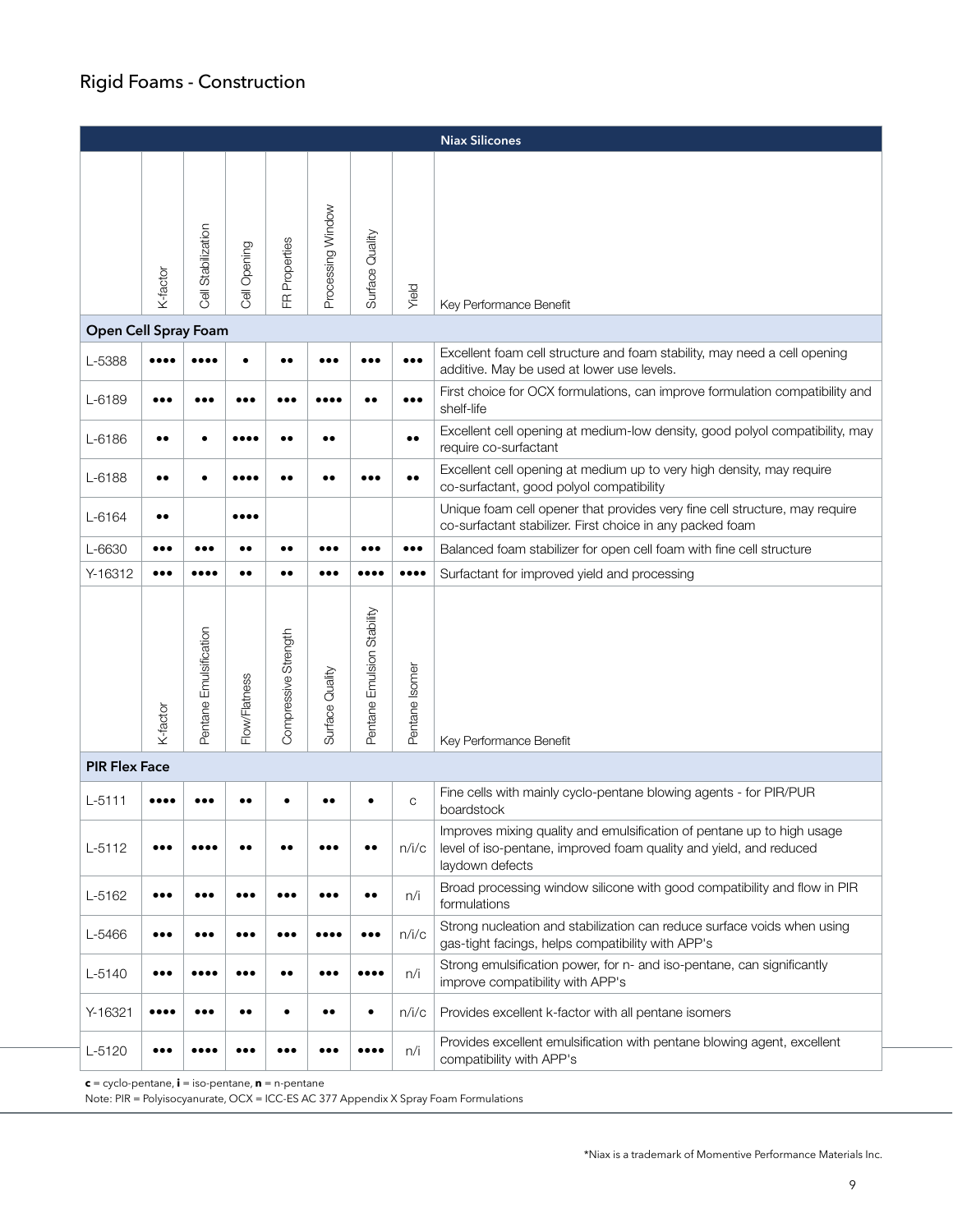|                               | Niax* Catalysts and Special Additives |                          |                                     |                                     |                               |           |                              |                            |                                                                                                                                                                             |  |  |  |  |  |
|-------------------------------|---------------------------------------|--------------------------|-------------------------------------|-------------------------------------|-------------------------------|-----------|------------------------------|----------------------------|-----------------------------------------------------------------------------------------------------------------------------------------------------------------------------|--|--|--|--|--|
|                               | <b>PUR discontinuous</b>              | PIR discontinuous panels | PUR continuous lamination and block | PIR continuous lamination and block | PUR / PIR discontinuous block | Spray     | Water blown PUR and PIR foam | Packaging, open cells foam |                                                                                                                                                                             |  |  |  |  |  |
| <b>Niax Catalysts</b>         |                                       |                          |                                     |                                     |                               |           |                              |                            | <b>Product Description, Potential Applications and Typical Benefits</b>                                                                                                     |  |  |  |  |  |
| A-1                           |                                       |                          |                                     |                                     |                               |           |                              |                            | Very effective blowing catalyst, promote selectively water-NCO reactions, can improve<br>foam flow and rate of expansion                                                    |  |  |  |  |  |
| $C-5$                         | $\bullet$                             |                          | $\bullet$                           | $\bullet$                           |                               | $\bullet$ |                              |                            | General purpose blowing catalyst                                                                                                                                            |  |  |  |  |  |
| $C-8$                         | ٠                                     | $\bullet$                | $\bullet$                           |                                     |                               | $\bullet$ | $\bullet$                    | $\bullet$                  | General purpose PUR catalyst                                                                                                                                                |  |  |  |  |  |
| <b>BDMA</b>                   |                                       | $\bullet$                | $\bullet$                           |                                     |                               | $\bullet$ | $\bullet$                    |                            | Dimethylbenzylamine, weak gel catalyst, can reduce surface friability and can improve<br>foam adhesion in particular with mainly water-blown foams                          |  |  |  |  |  |
| <b>DMEA</b>                   | ٠                                     |                          | $\bullet$                           |                                     | $\bullet$                     | $\bullet$ |                              |                            | Moderate odour, typically cost-effective, reactive catalyst                                                                                                                 |  |  |  |  |  |
| <b>DMEE</b>                   | ٠                                     | $\bullet$                |                                     |                                     |                               |           | $\bullet$                    | $\bullet$                  | Moderate odour, typically cost-effective, reactive catalyst, more blowing efficiency<br>compared to DMEA                                                                    |  |  |  |  |  |
| <b>DMDEE</b>                  | $\bullet$                             | $\bullet$                |                                     |                                     |                               | ٠         |                              |                            | Moderate activity blow catalyst, excellent storage stability also in isocyanate and<br>prepolymers, 1K/OCF foams                                                            |  |  |  |  |  |
| $C-27$                        | ٠                                     | $\bullet$                | $\bullet$                           | $\bullet$                           |                               | $\bullet$ | $\bullet$                    | $\bullet$                  | Low odor catalyst offering improved shelf life for water co-blown systems                                                                                                   |  |  |  |  |  |
| $C-31$                        | ٠                                     | $\bullet$                | ٠                                   |                                     |                               |           | $\bullet$                    |                            | Delayed action catalyst for PIR and PUR, improved green strength and surface curing,<br>reduced post expansion in thick panels                                              |  |  |  |  |  |
| $C-41$                        |                                       | $\bullet$                | $\bullet$                           | ٠                                   |                               | $\bullet$ |                              |                            | Strong gel catalyst promoting both PUR and PIR reaction, promote fast crosslining<br>promotion, reduced demould time and improved foam adhesion                             |  |  |  |  |  |
| A-107                         | $\bullet$                             |                          |                                     |                                     | $\bullet$                     |           | $\bullet$                    |                            | Acid blocked delayed action blow catalyst                                                                                                                                   |  |  |  |  |  |
| $C-10$                        |                                       |                          |                                     |                                     |                               | ٠         |                              |                            | Reactive amine catalyst, ideal for spray and open-cell applications. Blowing catalyst<br>giving a smooth reaction profile, good candidate also in flexible moulded foams    |  |  |  |  |  |
| $C-15$                        |                                       |                          |                                     |                                     |                               |           |                              |                            | Reactive amine catalyst, ideal for spray and open-cell applications. Balanced blow-<br>urethane catalyst, good candidate also in flexible foams where it improves skin cure |  |  |  |  |  |
| Potassium Octoate             |                                       |                          |                                     | ٠                                   | ٠                             |           |                              |                            | 15% K containing PIR catalyst, also good as general purpose curing catalyst in PUR                                                                                          |  |  |  |  |  |
| K-ZERO G                      |                                       | $\bullet$                | $\bullet$                           |                                     | $\bullet$                     | ٠         | $\bullet$                    |                            | 3000 cPs Potassium Octoate catalyst that is formulated without glycol, contains 15%<br>potassium. Can help improve flow, k-factor, adhesion, and processing                 |  |  |  |  |  |
| Potassium Acetate             | ٠                                     |                          |                                     |                                     |                               | $\bullet$ |                              |                            | 15% K containing PIR catalyst                                                                                                                                               |  |  |  |  |  |
| LC-5622                       |                                       |                          |                                     |                                     |                               | ٠         |                              | $\bullet$                  | Fast gel and good shelf-life, for systems containing water and/or storage sensitive<br>blowing agents                                                                       |  |  |  |  |  |
| MC-710/MC-810                 |                                       |                          |                                     |                                     |                               | ٠         |                              | ٠                          | Bismuth based catalysts, exhibiting strong gel catalytic activity.                                                                                                          |  |  |  |  |  |
| <b>Niax Special Additives</b> |                                       |                          |                                     |                                     |                               |           |                              |                            | <b>Product Description, Potential Applications and Typical Benefits</b>                                                                                                     |  |  |  |  |  |
| <b>RA-1</b>                   |                                       | $\bullet$                |                                     | $\bullet$                           |                               |           | $\bullet$                    |                            | Can speed up foam hardening and adhesion without influencing gel time, in particular<br>for PIR foam made with aromatic polyester polyols                                   |  |  |  |  |  |
| AP-01                         | ٠                                     |                          |                                     |                                     |                               |           |                              |                            | Adhesion promoter additives, reduced surface friability in high water and/or high<br>index formulations                                                                     |  |  |  |  |  |

NCO = Isocyanate, PU = Polyurethane, 1K/OCF = 1 Component foam, HFC = Hydro Fluoro Carbon, PIR = Polyisocyanurate, PUR = Polyurethane, APP = Aromatic Polyester Polyols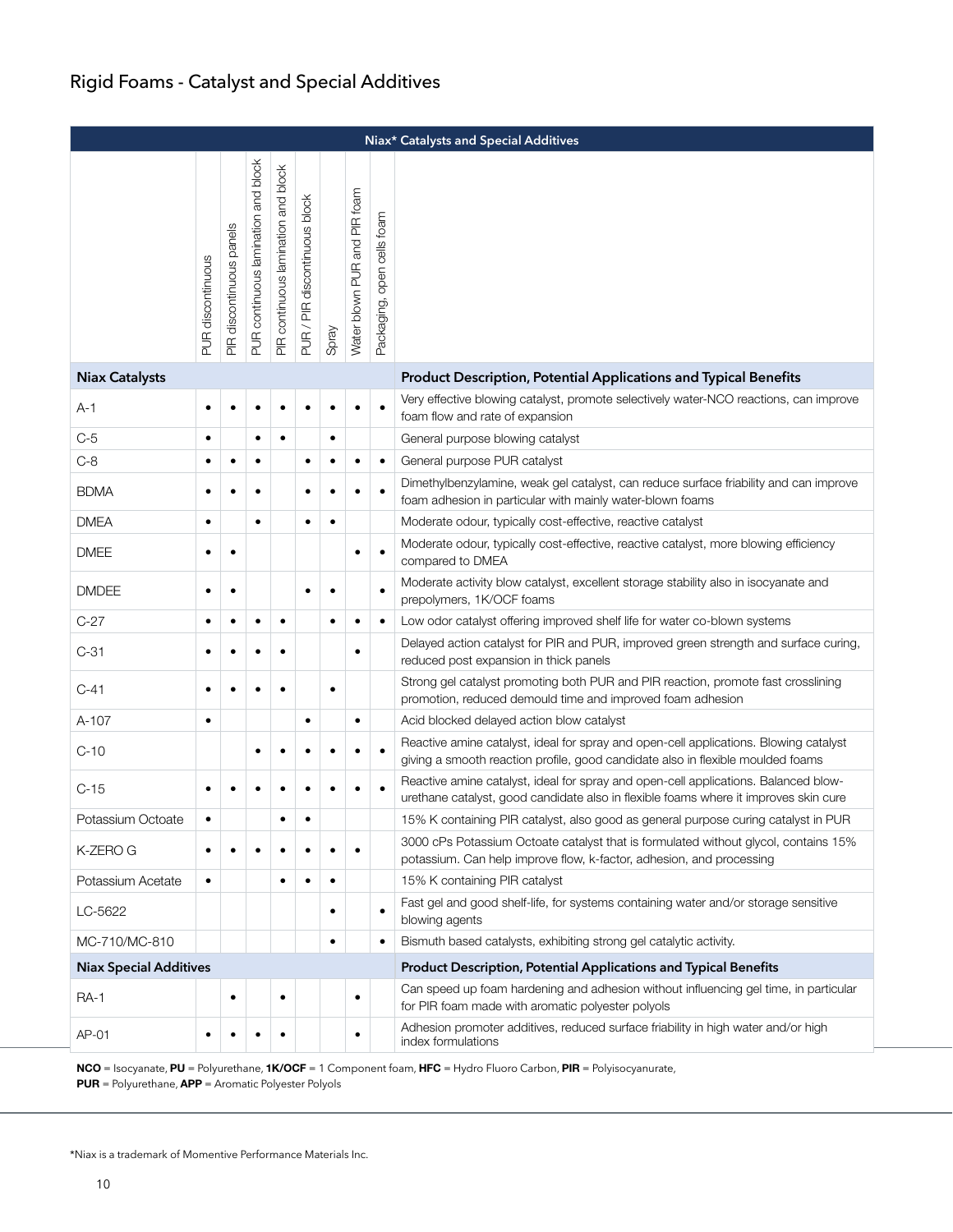### Specialty Applications - Surfactants + Catalysts

|                       |                           |                           |                       |                    |                       |                     |                              | Niax* Silicone and Modifiers                                                                                                                            |                  |                                                    |                |                 |                          |  |  |  |  |
|-----------------------|---------------------------|---------------------------|-----------------------|--------------------|-----------------------|---------------------|------------------------------|---------------------------------------------------------------------------------------------------------------------------------------------------------|------------------|----------------------------------------------------|----------------|-----------------|--------------------------|--|--|--|--|
|                       | Microcellular (Polyether) | Microcellular (Polyester) | <b>SRIM/Composite</b> | Integral Skin Foam |                       | PU Leather/Coatings | Mechanical Froth             |                                                                                                                                                         |                  |                                                    |                |                 |                          |  |  |  |  |
| <b>Niax Silicones</b> |                           |                           |                       |                    |                       |                     |                              | Product Description, Potential Applications and Typical Benefits                                                                                        |                  |                                                    |                |                 |                          |  |  |  |  |
| $L-1000$              |                           |                           | ٠                     | ٠                  |                       |                     |                              | Resin-side nucleation surfactant for one-shot elastomer systems                                                                                         |                  |                                                    |                |                 |                          |  |  |  |  |
| $L-1500$              | $\bullet$                 | ٠                         |                       | ٠                  |                       |                     |                              | Standard surfactant for microcellular systems                                                                                                           |                  |                                                    |                |                 |                          |  |  |  |  |
| $L-1501$              |                           | $\bullet$                 |                       |                    |                       |                     |                              | Wide-processing latitude with excellent open cell for low-medium density systems                                                                        |                  |                                                    |                |                 |                          |  |  |  |  |
| $L-1507$              | $\bullet$                 | $\bullet$                 |                       |                    |                       |                     |                              | For low-density polyester or polyether-based microcellular systems with excellent emulsification                                                        |                  |                                                    |                |                 |                          |  |  |  |  |
| $L-1541$              |                           | $\bullet$                 | $\bullet$             |                    |                       |                     |                              | For high-density polyester-based microcellular systems with thick skin and SRIM applications                                                            |                  |                                                    |                |                 |                          |  |  |  |  |
| L-5302                | $\bullet$                 |                           | ٠                     | ٠                  |                       |                     |                              | Medium stabilizing surfactant for integral skin and high-density polyether-based microcellular systems                                                  |                  |                                                    |                |                 |                          |  |  |  |  |
| $L - 11111$           |                           |                           |                       |                    |                       | ٠                   |                              | Promotes adhesion between organic and inorganic in water, solvent based PU coat and acrylic coating<br>application, Epoxy functional group              |                  |                                                    |                |                 |                          |  |  |  |  |
| $L-1128$              |                           |                           |                       |                    |                       | $\bullet$           |                              | Low surface tension silicone for Dry process PU Leather Coating, stable in pH 4-10, provides excellent<br>wetting, leveling and dispersion              |                  |                                                    |                |                 |                          |  |  |  |  |
| $L-1160$              |                           |                           |                       |                    |                       | $\bullet$           |                              | Linear reactive silicone, enhanced anti-sticking property, good solubility in PU system. Improved leveling<br>in coating application                    |                  |                                                    |                |                 |                          |  |  |  |  |
| L-1169                |                           |                           |                       |                    |                       | ٠                   |                              | Hydrophobic additive, for enhanced anti-sticking anti-abrasion properties. Good solubility in PU<br>systems. Reacts into PU Matrix                      |                  |                                                    |                |                 |                          |  |  |  |  |
| L-5614                |                           |                           |                       |                    |                       |                     | $\bullet$                    | Industry-standard surfactant for the mechanically frothed foam process                                                                                  |                  |                                                    |                |                 |                          |  |  |  |  |
| L-5617                |                           |                           |                       |                    |                       |                     | $\bullet$                    | Zero VOC surfactant analog of L-5614 used in the mechanically frothed foam processes                                                                    |                  |                                                    |                |                 |                          |  |  |  |  |
| L-5639                |                           |                           |                       |                    |                       |                     |                              | A low VOC mechanical froth surfactant, non-hydrolysable, provides high closed cell content for reduced<br>froth density and shear induced cell collapse |                  |                                                    |                |                 |                          |  |  |  |  |
| L-5690                |                           |                           |                       |                    |                       |                     | $\bullet$                    | Co-surfactant for enhanced froth stability and reduced froth stability and reduce foam density when<br>used with standard mechanical froth surfactants  |                  |                                                    |                |                 |                          |  |  |  |  |
| L-5640                |                           |                           |                       |                    |                       |                     | $\bullet$                    | Non-hydrolyzable surfactant providing improved density reduction and high closed cell content                                                           |                  |                                                    |                |                 |                          |  |  |  |  |
|                       |                           |                           |                       |                    |                       |                     |                              | <b>Specialties Applications Catalysts</b>                                                                                                               |                  |                                                    |                |                 |                          |  |  |  |  |
|                       |                           |                           |                       |                    |                       |                     |                              |                                                                                                                                                         |                  |                                                    |                | $4 =$ better    |                          |  |  |  |  |
|                       | Microcellular/Shoe Sole   | SRIM/Composite            | Elastomers            | Spray Elastomer    | Skin Foam<br>Integral | PU Leather/Coatings | <b>lical Froth</b><br>Mechan |                                                                                                                                                         | Urea Selectivity | Selectivity<br>$\underline{\mathsf{p}}$<br>Urethar | Pot Life       | Speed<br>Curing | sis Stability<br>Hydroly |  |  |  |  |
| <b>Niax Catalysts</b> |                           |                           |                       |                    |                       |                     |                              | Product Description, Potential Applications and Typical Benefits                                                                                        |                  |                                                    |                |                 |                          |  |  |  |  |
| A-100                 |                           | $\bullet$                 | ٠                     |                    | ٠                     | $\bullet$           |                              | <b>TEDA Crystals</b>                                                                                                                                    |                  | $\bullet$                                          | $\mathbf{1}$   | 4               | 4                        |  |  |  |  |
| A-440                 | ٠                         | $\bullet$                 |                       |                    | $\bullet$             |                     | $\bullet$                    | Delayed-action, blowing-selective amine catalyst developed for microcellular foams                                                                      | $\bullet$        |                                                    | $\overline{2}$ | $\mathbf{2}$    | 4                        |  |  |  |  |
| A-533                 | ٠                         | $\bullet$                 | $\bullet$             | $\bullet$          | $\bullet$             | $\bullet$           |                              | Industry-standard TEDA catalyst in (mono)ethylene glycol                                                                                                |                  | $\bullet$                                          | $\mathbf{1}$   | 4               | 4                        |  |  |  |  |
| A-525                 | $\bullet$                 |                           | ٠                     | $\bullet$          |                       |                     |                              | Industry-standard TEDA catalyst in BDO                                                                                                                  |                  | ٠                                                  | $\mathbf{1}$   | 4               | 4                        |  |  |  |  |
| A-535                 |                           | $\bullet$                 | ٠                     |                    |                       | $\bullet$           | $\bullet$                    | Delayed-action gel catalyst for microcellular/SRIM/PUL applications                                                                                     | ٠                | 3                                                  | 3              | 4               |                          |  |  |  |  |
| A-537                 | $\bullet$                 | $\bullet$                 | $\bullet$             |                    | $\bullet$             |                     |                              | Delayed-action TEDA-based catalyst for open-mold pouring applications                                                                                   | $\bullet$        | 3                                                  | 2              | 4               |                          |  |  |  |  |
| A-575                 | $\bullet$                 | $\bullet$                 | $\bullet$             |                    | $\bullet$             |                     | $\bullet$                    | DBU based Temperature-activated, delayed-action, powerful, gelling-selective catalyst                                                                   |                  | $\bullet$                                          | 3              | $\mathbf{2}$    | 4                        |  |  |  |  |
| A-577                 |                           | $\bullet$                 | $\bullet$             |                    | $\bullet$             |                     |                              | Delayed-action, powerful, gelling-selective catalyst                                                                                                    |                  | $\bullet$                                          | 3              | $\overline{c}$  | 4                        |  |  |  |  |
| MC-710/810            | $\bullet$                 | $\bullet$                 |                       | $\bullet$          | $\bullet$             | $\bullet$           |                              | Tin free metal based catalysts, strong gelling, can replace DBTDL                                                                                       | $\bullet$        | $\mathbf{1}$                                       | $\overline{4}$ | 2               |                          |  |  |  |  |
| LC-5635               |                           | $\bullet$                 |                       |                    |                       | $\bullet$           | $\bullet$                    | Heat activated catalyst Sn/Hg/Ni free.                                                                                                                  |                  | ٠                                                  | 4              | $\mathbf{1}$    | 2                        |  |  |  |  |
| LC-5636               |                           | ٠                         | ٠                     |                    |                       | ٠                   | $\bullet$                    | Heat activated catalyst Sn/Hg/Ni free. Lower activation temperature compared to LC-5635                                                                 |                  | $\bullet$                                          | 3              | 2               | $\mathbf{2}$             |  |  |  |  |
| LC-5629               |                           | $\bullet$                 | $\bullet$             |                    |                       |                     | $\bullet$                    | Delayed action activity allows increased pot life, and improved cavity filling.                                                                         |                  | ٠                                                  | $\overline{c}$ | 3               | $\overline{c}$           |  |  |  |  |

SRIM = structural reaction injection molding, TEDA = triethylenediamine